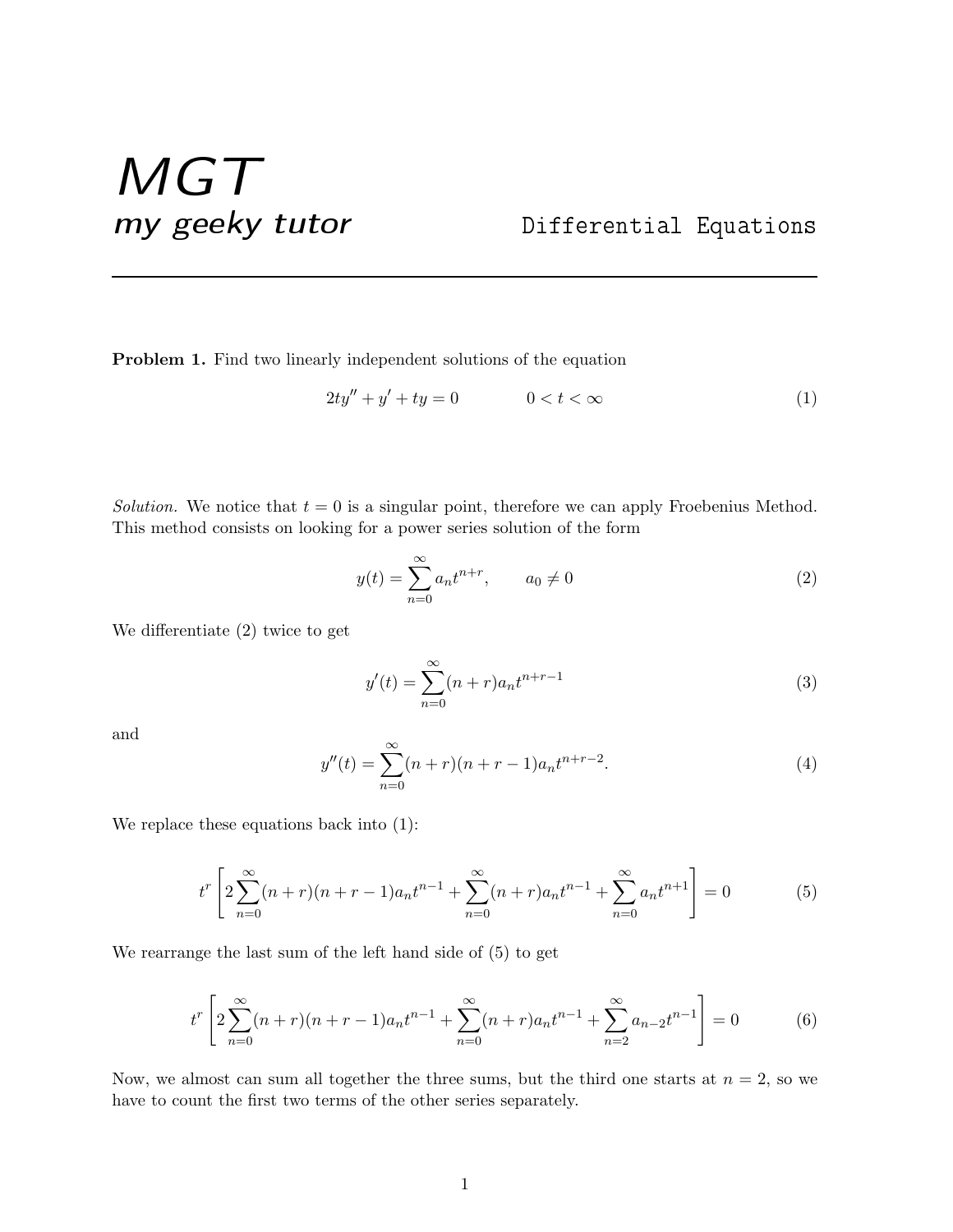$$
[2r(r-1)a_0+ra_0]t^{r-1}+[2(1+r)ra_1+(1+r)a_1]t^r+\sum_{n=2}^{\infty}[2(n+r)(n+r-1)a_n+(n+r)a_n+a_{n-2}]t^{n+r-1}=0
$$

Setting the coefficients of each power of  $t$  equal to zero gives

- $2r(r-1)a_0 + ra_0 = r(2r-1)a_0 = 0$
- $2(1+r)ra_1 + (1+r)a_1 = (r+1)(2r+1)a_1 = 0$
- $2(n + r)(n + r 1)a_n + (n + r)a_n + a_{n-2} = 0$ , or equivalently

$$
(n+r)[2(n+r)-1]a_n = -a_{n-2}, \qquad n \ge 2
$$

With the first equation we compute  $r = 0$  or  $r = 1/2$ . In any case, the second equations forces  $a_1$  to be equal to zero. We now have to determine  $a_n$  for  $n \geq 2$  (as function of the parameter  $a_0 \neq 0$ .

• Case  $r = 0$ . In this case the third equation becomes

$$
a_n = \frac{-a_{n-2}}{n(2n-1)}, \qquad n \ge 2
$$

But  $a_1 = 0$ , which means that using the previous recurrence, all the odd coefficients are zero. We compute the even coefficients on by one:

$$
a_2 = \frac{-a_0}{2 \cdot 3}
$$
,  $a_4 = \frac{a_2}{4 \cdot 7} = \frac{a_0}{2 \cdot 4 \cdot 3 \cdot 7}$ ,  $a_6 = \frac{-a_4}{6 \cdot 11} = \frac{-a_0}{2 \cdot 4 \cdot 6 \cdot 3 \cdot 7 \cdot 11}$ 

We keep proceeding this way and setting  $a_0 = 1$ , and we generalize saying that

$$
y_1(t) = 1 - \frac{t^2}{2 \cdot 3} + \frac{t^4}{2 \cdot 4 \cdot 3 \cdot 7} + \ldots = 1 + \sum_{n=1}^{\infty} \frac{(-1)^n t^{2n}}{2^n n! \cdot 3 \cdot 7 \cdots (4n-1)}
$$

is one solution of our equation. It's easy to check that the interval of convergence of this series is all the real line.

• Case  $r = 1/2$ . In this case the recurrence is

$$
a_n = \frac{-a_{n-2}}{(n+1/2)[2(n+1/2)-1)]} = \frac{-a_{n-2}}{n(2n+1)}, \qquad n \ge 2
$$

Since  $a_1 = 0$ , all the rest of the odd coefficients is zero. We determine the even coefficients as

$$
a_2 = \frac{-a_0}{2 \cdot 5}
$$
,  $a_4 = \frac{a_2}{4 \cdot 9} = \frac{a_0}{2 \cdot 4 \cdot 5 \cdot 9}$ ,  $a_6 = \frac{-a_4}{6 \cdot 13} = \frac{-a_0}{2 \cdot 4 \cdot 6 \cdot 5 \cdot 9 \cdot 13}$